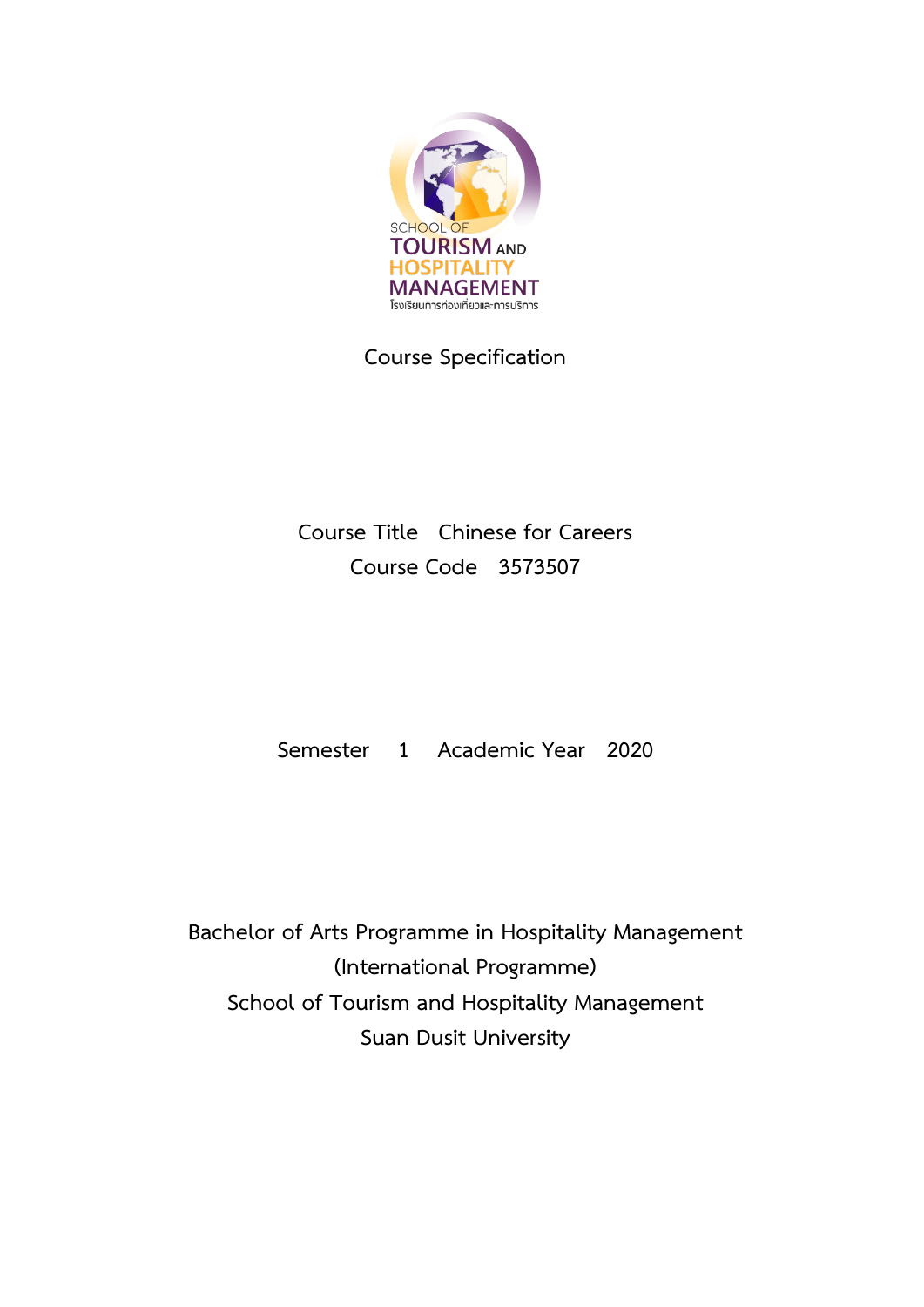## **Content**

|                                                           | page          |
|-----------------------------------------------------------|---------------|
| Section1 General Information                              | $\mathbf{1}$  |
| Section 2 Aims and Objectives                             | $\mathcal{P}$ |
| Section 3: Course Description and Implementation          | $\mathcal{P}$ |
| Section 4 Development of Students' Learning Outcomes      | 3             |
| Section 5 Teaching and Evaluation Plans                   | 6             |
| Section 6 Teaching Materials and Resource                 | 18            |
| Section 7 Evaluation and Improvement of Course Management | 19            |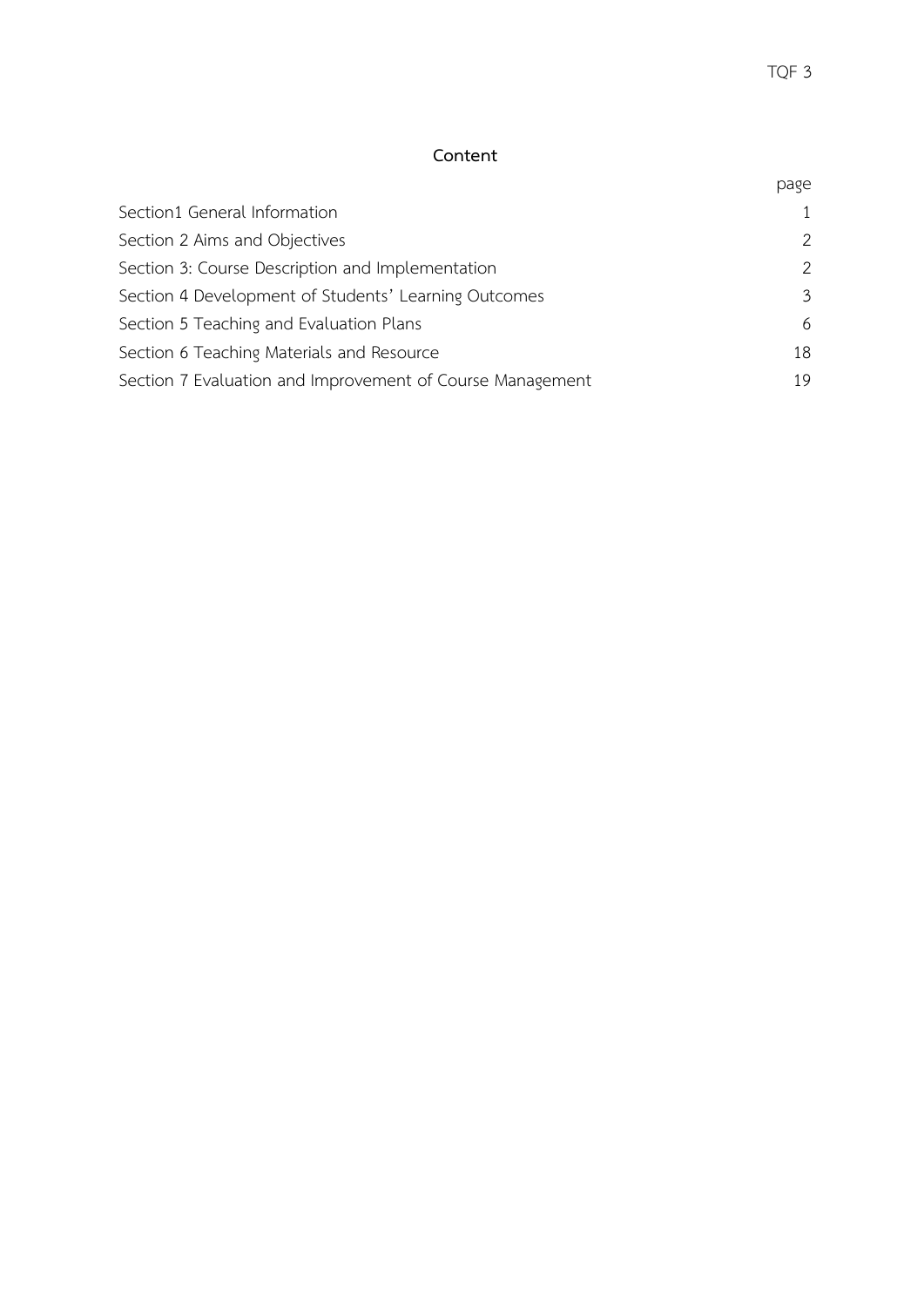## **Course Specification**

| Name of institution       | Suan Dusit University                        |
|---------------------------|----------------------------------------------|
| Campus/faculty/department | School of Tourism and Hospitality Management |

## **Section1 General Information**

### <span id="page-2-0"></span>**1. Course code and course title**

3573507 Chinese for Careers

### **2. Number of credits**

 $3(3-0-6)$ 

#### **3. Curriculum and type of subject**

3.1 Bachelor of Arts Programme in Hospitality Management

3.2 Type of Subject Language Elective Courses

### **4. Responsible faculty members**

| 4.1 course coordinator | Ratchanok Nipawan            |  |
|------------------------|------------------------------|--|
| 4.2 Instructors        | Ratchanok Nipawan Section B1 |  |

#### **5. Semester / year of study**

Semester 1 Academic year 2020 / Third-Year Students

### **6. Pre-requisite (if any)**

None

### **7. Co-requisites (if any)**

None

### **8. Venue of study**

Suan Dusit University

## <span id="page-2-1"></span>**9. Date of latest revision**

17 June 2020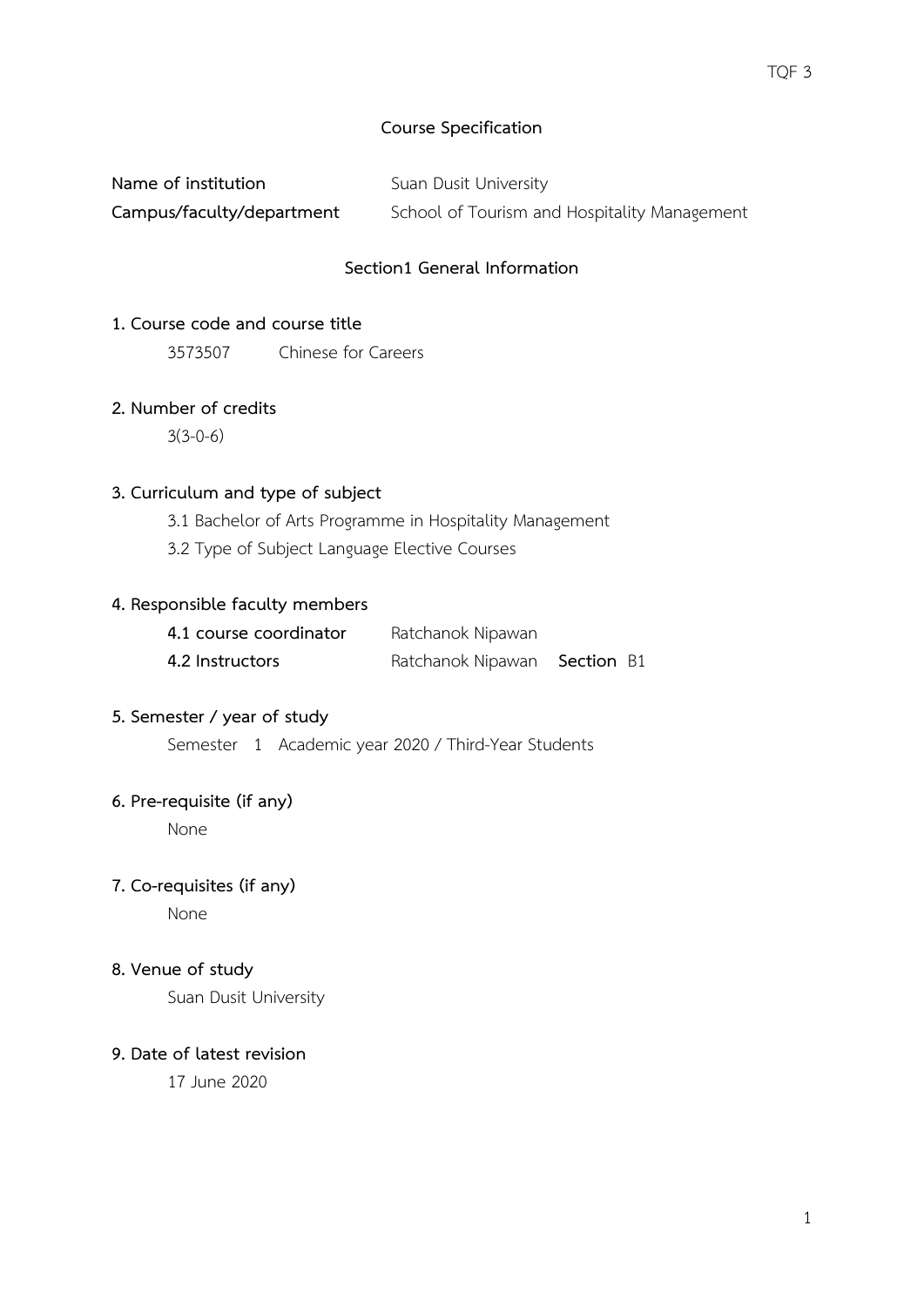### **Section 2 Aims and Objectives**

### **1. Aims of the Course**

The aims of the course are to enable students to be equipped with skills (listening, speaking, reading and writing skills and knowledge necessary for communicate in particular situations related to the profession and to initiate students to learn and understand Chinese culture in organizations as well as to encourage students to discuss about the importance of Chinese for careers.

### **2. Objectives of Course Development/Modification**

Chinese is now considered vital around the world especially in the hospitality business. The number of Chinese tourists is increasing. According to China Tourism Academy (CTA), the official tourism research institute of China National Tourism Administration (CNTA) shows that in 2016 the number of outbound tourism in China reached 122 million people, and Chinese visitors spent \$109.8 billion in overseas destinations and also reports that Thailand was the top of 5 destinations where Chinese tourists spent the most money. As a result, employers in any section of the hospital industry are seeking for Chinese-speaking personnel. Therefore, the school modifies this course, in terms of the course content and studying and teaching technics (Active Learning Technic) to help students to become fluent in Chinese in order to compete with other graduates in the industry.

#### **Section 3: Course Description and Implementation**

#### <span id="page-3-0"></span>**1. Course Description**

Practice and integrate in listening, speaking, reading and writing skills in particular situation related to the profession, practice speaking in both formal and informal business conversation by highlighting on using appropriately words for contacting in both within and outside organization

#### **2. Number of Hours per Semester**

| Lecture<br>(Hour)             | Additional class<br>(Hour) | Laboratory/field<br>trip/internship<br>(Hour) | Self-study<br>(Hour)       |
|-------------------------------|----------------------------|-----------------------------------------------|----------------------------|
| 45 hours/semester             | None.                      | <b>None</b>                                   | 90 hours/semester          |
| $(3$ hours $\times$ 15 weeks) |                            |                                               | 6 hours $\times$ 15 weeks) |

### **3. Number of hours that the lecturer provides individual counseling and guidance**

3 hours a week by providing the contact information to students at the first class.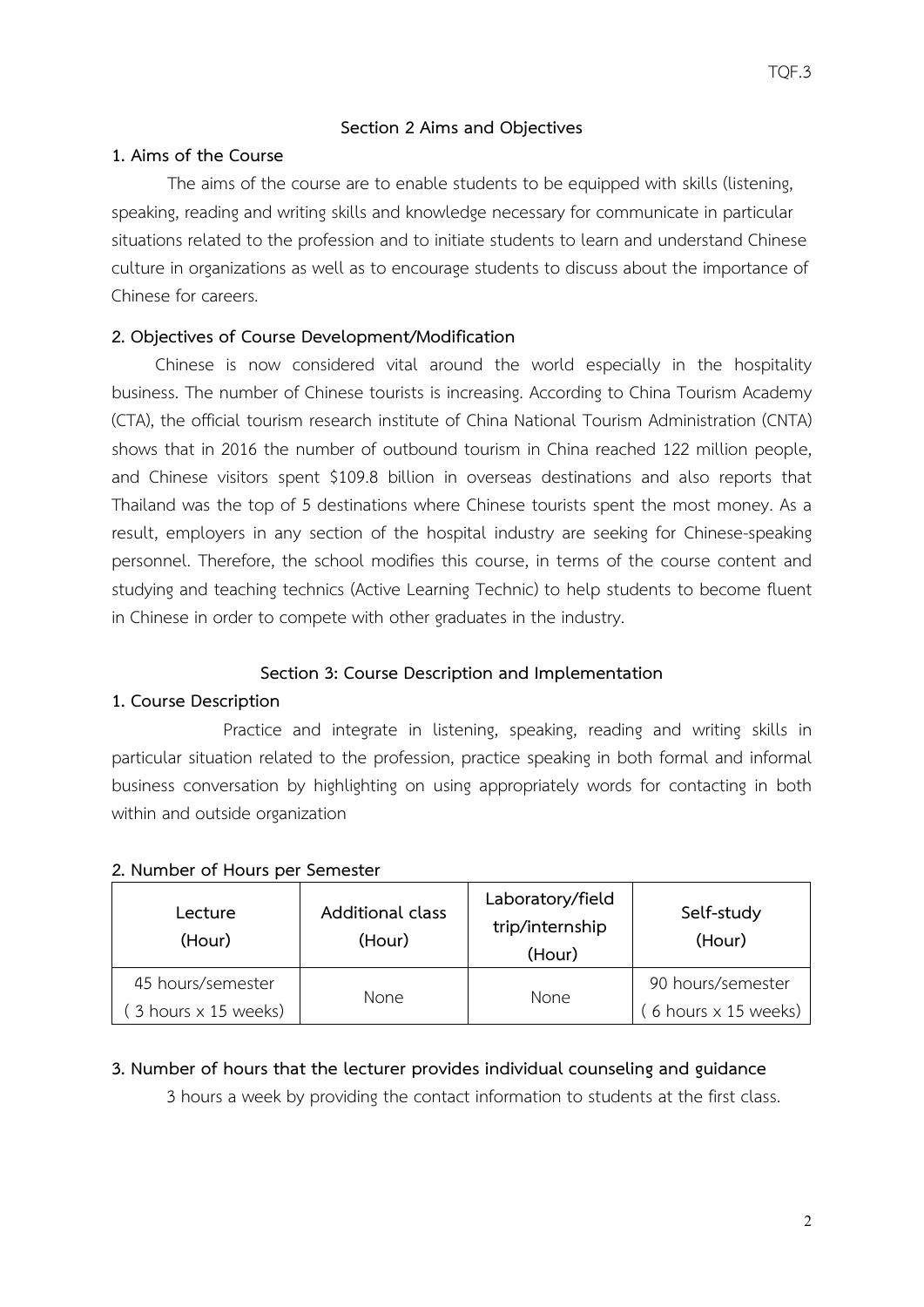# **Section 4 Development of Students' Learning Outcomes**

### <span id="page-4-0"></span>**1. Morality and Ethics**

#### **1.1 Expected outcome on morality and ethics**

(1) To realize good values, honest, moral conscience and ethics, to be able to deal with the conflicts relating to profession etiquette.

(2) To have good attitude toward career and enable to express morality and ethics during the work and toward others.

 **(3) To responsible of duties, good membership and develop leadership skills and act as a role model to others.**

 **(4) To be disciplined and follow the organizational and social rules and regulations**.

#### **1.2 Teaching methods**

- Lecturers integrate morality and ethics in class.

- Lecturers integrate and cultivate positive and professional attitude toward working in the hospitality industry to students.

#### **1.3 Evaluation methods**

- Ability to express discipline and harmony when attending extracurricular activities.

- Ability to express responsibility to complete assignment

#### **2. Knowledge development**

**2.1 Expected outcome on Knowledge and skills development**

 **(1) To have knowledge about hospitality in tourism industry for both theory and practice broadly, systematically, internationally and up to date with world situation.**

**(2) To have knowledge integrated from hospitality other related fields.**

 **(3) To have knowledge about research designs and methodology in order to solve problems and to develop career knowledge.**

#### **2.2 Teaching methods**

**-** Apply different strategies and teaching techniques in accordance to course descriptions.

- Practice information searching process skills and encourage students to gain knowledge, understand self – study issues, and practice necessary learning process skills.

- Apply Active Learning technics to help improve students' learning process skills

#### **2.3 Evaluation methods**

- Question and answer in class.

- Quiz/Midterm/Final.

- Assignment and activities.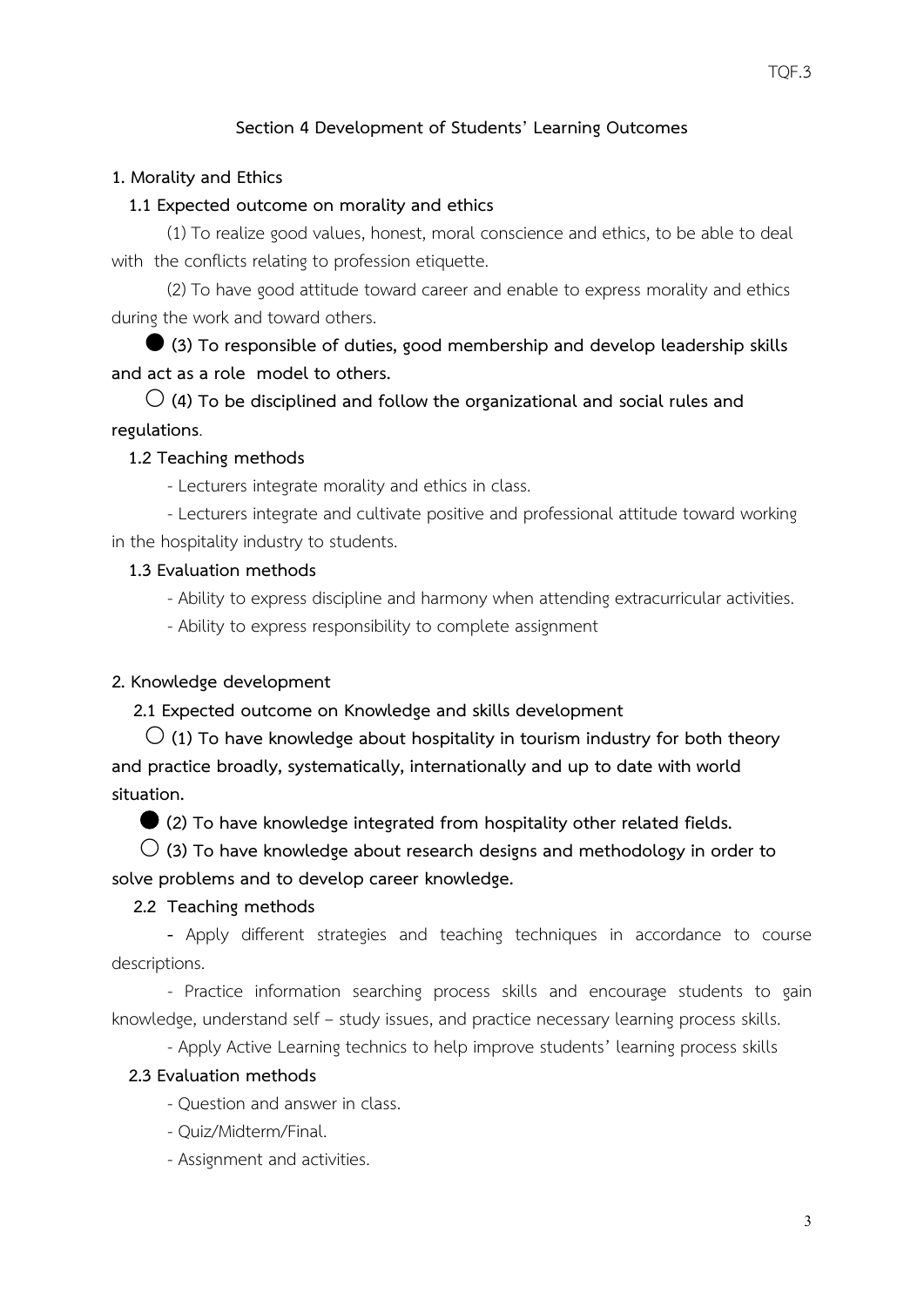**3. Intellectual Knowledge Innovation**

 **3.1 Expected outcome on Intellectual Knowledge Innovation**

 **(1) To be able to evaluate and analyze data, and able to think critically and systematically in order to find cause, effect, and resolution of the problems in depth**.

**(**2) To be able to apply methodologies, synthesis, evaluation both practically and theoretically in actual operations.

(3) To be able to suitably apply knowledge and innovation in business term and able to adapt innovation technology to the profession and related fields.

### **3.2 Teaching methods**

**-** Conduct learning and teaching activities integrated with intellectual skills. For example, raising case studies so that students analyze, synthesize, and summarize concept for paper.

- Encourage activities emphasizing on systematical thinking, including analyzing thinking and group discussion.

- Practice from hypothetical situations to establish skills

- Use different teaching methods, such as demonstration, role play, or experiment.

- Arrange site visit.

### **3.3 Evaluation methods**

- Question and answer in class.
- During activities and finished assignment designed to promote intellectual skills
- Quiz/Midterm/Final.

### **4. Interpersonal Skills and Responsibility**

## **4.1 Expected outcome on Interpersonal Skills and Responsibility**

(1) To be able to perform the duty and be responsible for assigned task and work with others by helping others and solving problems.

# (**2) To be able to develop self – improvement continuously on professional learning improvement based on international criterion.**

### **4.2 Teaching methods**

- Assign group work activities and learning with participation

- Assign work requiring collaboration or acquiring information from others or from experienced people.

### **4.3 Evaluation methods**

- Group participation and teamwork.
- Outcome performed during activities.
- Completeness, succinctness, and conciseness of assignment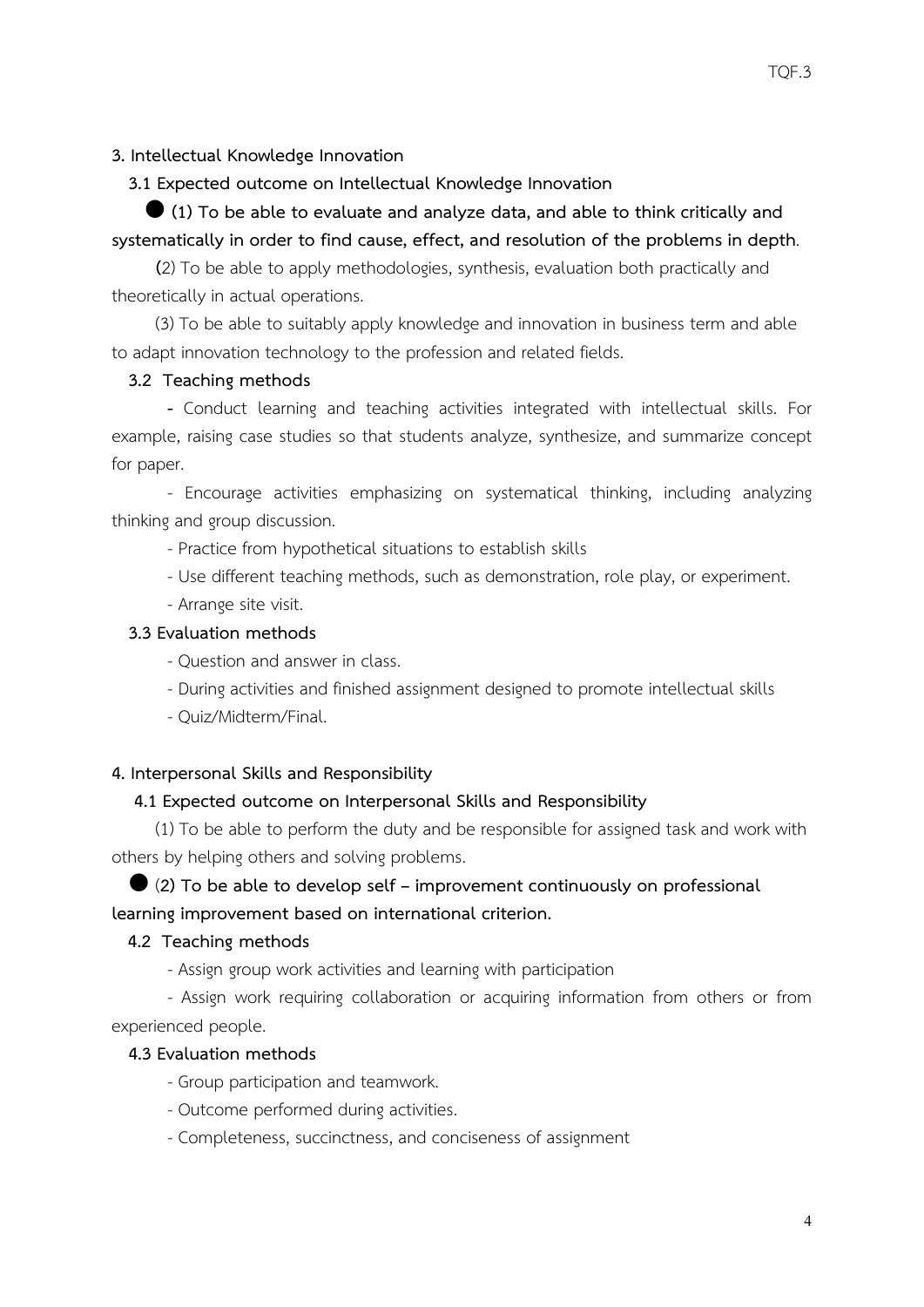**5. Numerical Analysis and Information Technology Skills**

 **5.1 Expected outcome on Numerical Analysis and Information Technology Skills**

 **(1) To be able to perform listening speaking reading and writing skills and summarize necessary points appropriately.**

 **(2) To be able to communicate effectively with foreigners from different culture in different situation.**

 $\bigcirc$  (3) To be able to use information technology suitably in different operations and efficiently select suitable form of presentation in accordance with different topics and audiences

 (4) To be able to analyze and interpret data, facts, figures, statistics and/or numerical related tasks efficiently.

# **5.2 Teaching methods**

- Conduct activities enable students to analyze case study, learn technics, apply to situations.

- Assign tasks requiring international information searching and related necessary issues presenting in front of the class.

# **5.3 Evaluation methods**

- Quiz/Midterm/Final
- Report and presentation.
- Wbsc

# **Section 5 Teaching and Evaluation Plans**

| Teaching plan |  |
|---------------|--|
|               |  |

| Week | <b>Topic</b>        | Hour           | Teaching & Learning<br><b>Activities</b> | Instructional<br>Media |
|------|---------------------|----------------|------------------------------------------|------------------------|
| 1    | Course introduction | $\mathfrak{Z}$ | Teaching & Learning                      | All Material can       |
|      |                     |                | Activities (Online Using                 | be downloaded          |
|      |                     |                | MS TEAMS or ZOOM                         | from WBSC-LMS          |
|      |                     |                | Application)                             | $-TOF3$                |
|      |                     |                | 1. The instructor and                    | - PPT Slide            |
|      |                     |                | students introduce                       | - Course Material      |
|      |                     |                | themselves.                              | Chinese for            |
|      |                     |                | 2. Discuss and explain                   | Career"                |
|      |                     |                | - Course syllabus                        |                        |
|      |                     |                | - Course objectives                      |                        |
|      |                     |                | - Overview of each week                  |                        |
|      |                     |                | teaching and studying                    |                        |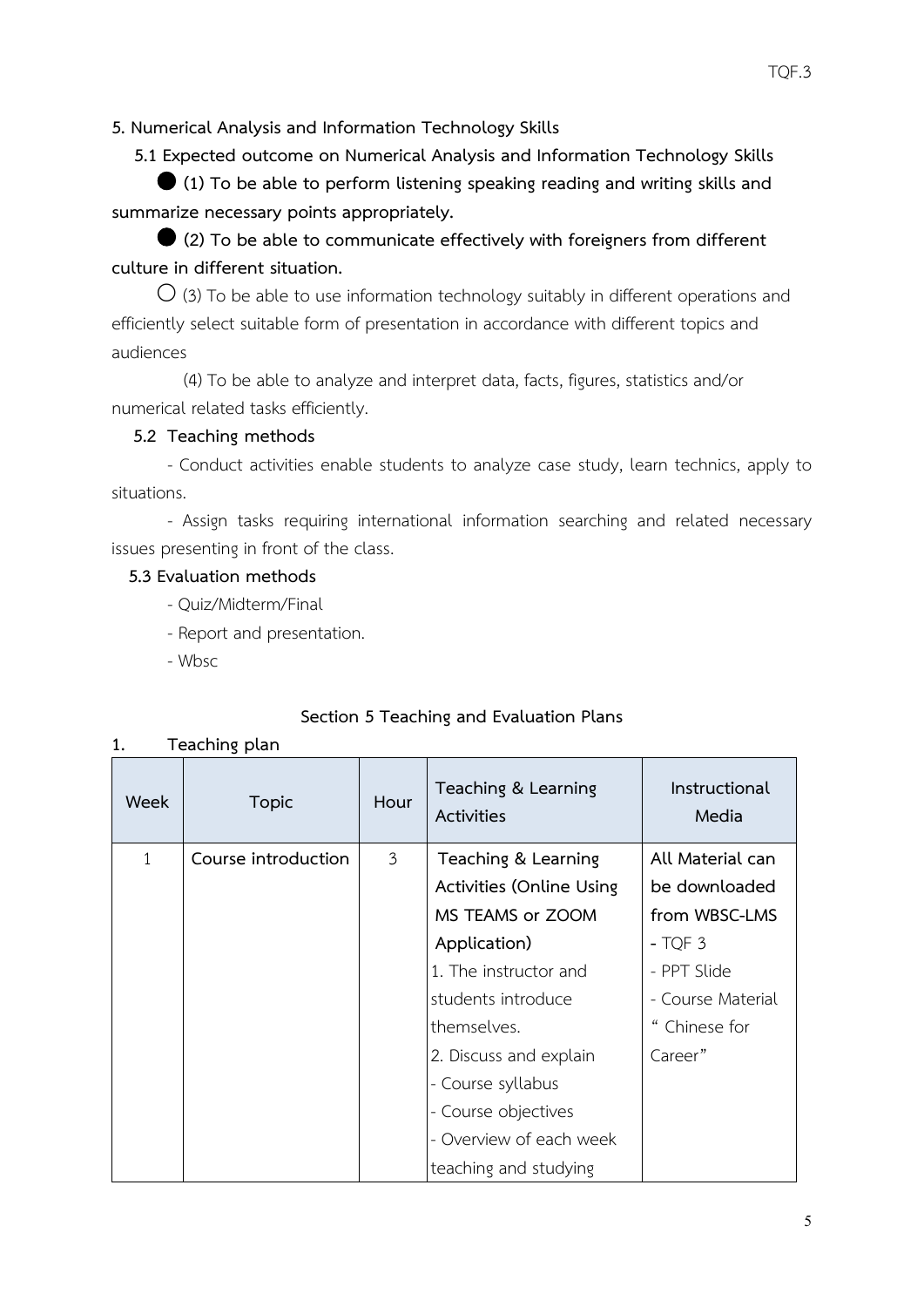| Week | <b>Topic</b>                          | Hour | Teaching & Learning<br><b>Activities</b>                                                                                                                                                                                                                                                                                                                                                                                                               | Instructional<br>Media                                                                                                                                          |
|------|---------------------------------------|------|--------------------------------------------------------------------------------------------------------------------------------------------------------------------------------------------------------------------------------------------------------------------------------------------------------------------------------------------------------------------------------------------------------------------------------------------------------|-----------------------------------------------------------------------------------------------------------------------------------------------------------------|
|      |                                       |      | activities<br>- Teaching and studying<br>form to serve New Normal<br>situation<br>(Depend on the<br>government and<br>university, online and<br>onsite study will be<br>applied during the<br>semester.<br>Using WBSC -LMS for<br>downloading class<br>material or quiz, exam)<br>and discuss on problems,<br>obstacles and suggestion<br>for conducting the course.<br>3. Discuss to find<br>conclusion about the<br>course assessment.<br>Assessment |                                                                                                                                                                 |
| 2    | Chapter 1<br>Public<br>Transportation | 3    | Question and answer<br>Teaching & Learning<br>Activities (Online Using<br>MS TEAMS or ZOOM<br>Application)<br>1. V.D.O. Clip:<br>Transportation in daily life<br>and in tourism industry<br>2. Vocabularies, grammar,<br>and conversation about<br>public transportation<br>3. Exercise<br>4. Pair/group work to<br>suggest route and how to<br>travel to the chosen                                                                                   | All Material can<br>be downloaded<br>from WBSC-LMS<br>- PPT Slide<br>- V.D.O. Clip/<br>other teaching<br>media<br>- Course Material<br>" Chinese for<br>Career" |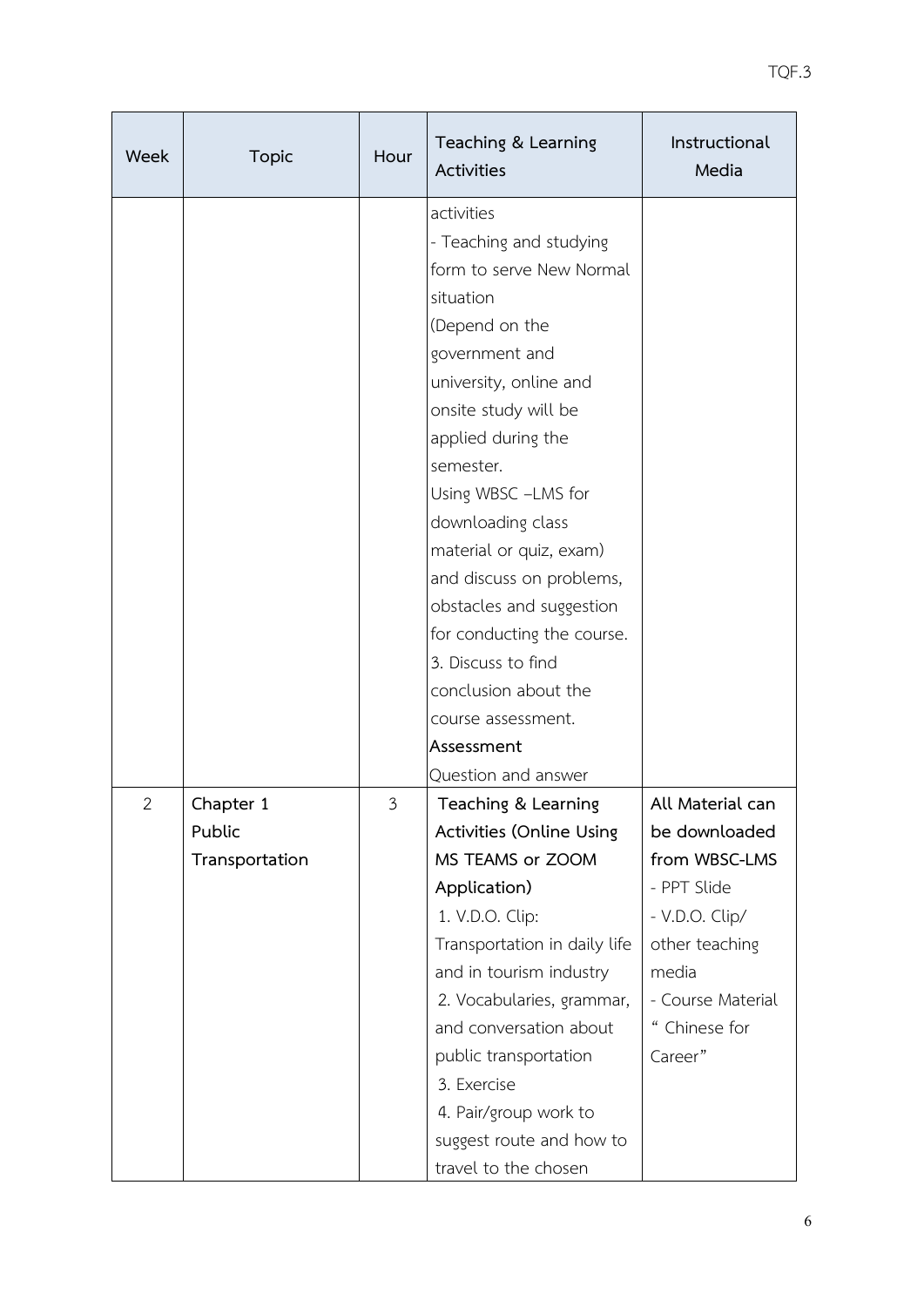| Week | <b>Topic</b>                                        | Hour           | Teaching & Learning<br><b>Activities</b>                                                                                                                                                                                                                                                                                                                                                                                                                                                                                                                                     | Instructional<br>Media                                                                                                                                          |
|------|-----------------------------------------------------|----------------|------------------------------------------------------------------------------------------------------------------------------------------------------------------------------------------------------------------------------------------------------------------------------------------------------------------------------------------------------------------------------------------------------------------------------------------------------------------------------------------------------------------------------------------------------------------------------|-----------------------------------------------------------------------------------------------------------------------------------------------------------------|
|      |                                                     |                | destination<br>5. Summarize, Q&A, and<br>assignment<br>Assessment<br>1. Exercise<br>2. Question and Answer<br>3. Activity<br>presentation/performance                                                                                                                                                                                                                                                                                                                                                                                                                        |                                                                                                                                                                 |
| 3    | Chapter 1<br>Public<br>Transportation<br>(Continue) | $\mathfrak{Z}$ | Teaching & Learning<br><b>Activities (Online Using</b><br>MS TEAMS or ZOOM<br>Application)<br>1. Review and answer<br>questions (if any)<br>2. V.D.O. Clip:<br>Transportation in other<br>countries/China<br>3. Vocabularies, grammar,<br>and conversation about<br>public transportation<br>4. Exercise<br>5. Pair/group work to<br>suggest route and how to<br>travel to the chosen<br>destination (with more<br>complex routes and at<br>least 2 transfers)<br>6. Summarize, Q&A, and<br>assignment<br>Assessment<br>1. Exercise<br>2. Question and Answer<br>3. Activity | All Material can<br>be downloaded<br>from WBSC-LMS<br>- PPT Slide<br>- V.D.O. Clip/<br>other teaching<br>media<br>- Course Material<br>" Chinese for<br>Career" |
| 4    | Chapter 2                                           | $\mathfrak{Z}$ | presentation/performance<br>Teaching & Learning                                                                                                                                                                                                                                                                                                                                                                                                                                                                                                                              | All Material can                                                                                                                                                |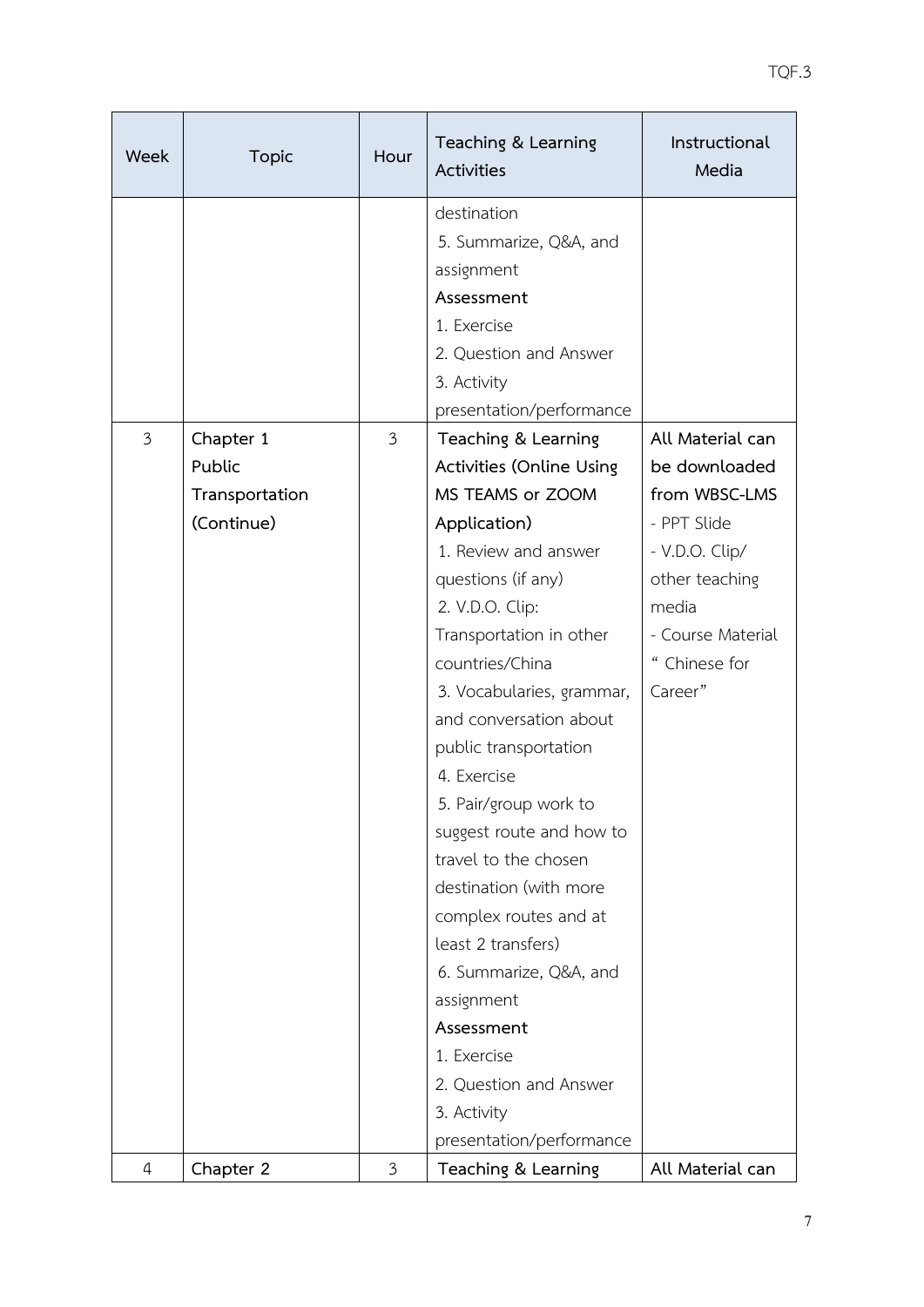| Week | <b>Topic</b>                   | Hour | Teaching & Learning<br><b>Activities</b>                                                                                                                                                                                                                                                                                                                                                                                                                                                    | Instructional<br>Media                                                                                                                      |
|------|--------------------------------|------|---------------------------------------------------------------------------------------------------------------------------------------------------------------------------------------------------------------------------------------------------------------------------------------------------------------------------------------------------------------------------------------------------------------------------------------------------------------------------------------------|---------------------------------------------------------------------------------------------------------------------------------------------|
|      | Hotel Check-in                 |      | Activities (Online Using<br>MS TEAMS or ZOOM<br>Application)<br>1. Review and answer<br>questions (if any)<br>2. V.D.O. Clip: Service at<br>the Hotel<br>3. Vocabularies, grammar,<br>and conversation about<br>hotel reservation/booking<br>and check-in<br>4. Exercise<br>5. Pair/group work about<br>hotel reservation/booking<br>and check-in<br>6. Summarize, Q&A, and<br>assignment<br>Assessment<br>1. Exercise<br>2. Question and Answer<br>3. Activity<br>presentation/performance | be downloaded<br>from WBSC-LMS<br>- PPT Slide<br>- V.D.O. Clip/<br>other teaching<br>media<br>- Course Material<br>" Chinese for<br>Career" |
| 5    | Chapter 2<br>Hotel<br>Check-in | 3    | Teaching & Learning<br>Activities (Online Using                                                                                                                                                                                                                                                                                                                                                                                                                                             | All Material can<br>be downloaded                                                                                                           |
|      | (Continue)                     |      | MS TEAMS or ZOOM                                                                                                                                                                                                                                                                                                                                                                                                                                                                            | from WBSC-LMS                                                                                                                               |
|      |                                |      | Application)                                                                                                                                                                                                                                                                                                                                                                                                                                                                                | - PPT Slide                                                                                                                                 |
|      |                                |      | 1. Review and answer                                                                                                                                                                                                                                                                                                                                                                                                                                                                        | - V.D.O. Clip/                                                                                                                              |
|      |                                |      | questions (if any)                                                                                                                                                                                                                                                                                                                                                                                                                                                                          | other teaching                                                                                                                              |
|      |                                |      | 2. V.D.O. Clip: Service at                                                                                                                                                                                                                                                                                                                                                                                                                                                                  | media                                                                                                                                       |
|      |                                |      | the Hotel in other                                                                                                                                                                                                                                                                                                                                                                                                                                                                          | - Course Material                                                                                                                           |
|      |                                |      | countries/China                                                                                                                                                                                                                                                                                                                                                                                                                                                                             | " Chinese for                                                                                                                               |
|      |                                |      | 3. Vocabularies, grammar,                                                                                                                                                                                                                                                                                                                                                                                                                                                                   | Career"                                                                                                                                     |
|      |                                |      | and conversation about                                                                                                                                                                                                                                                                                                                                                                                                                                                                      |                                                                                                                                             |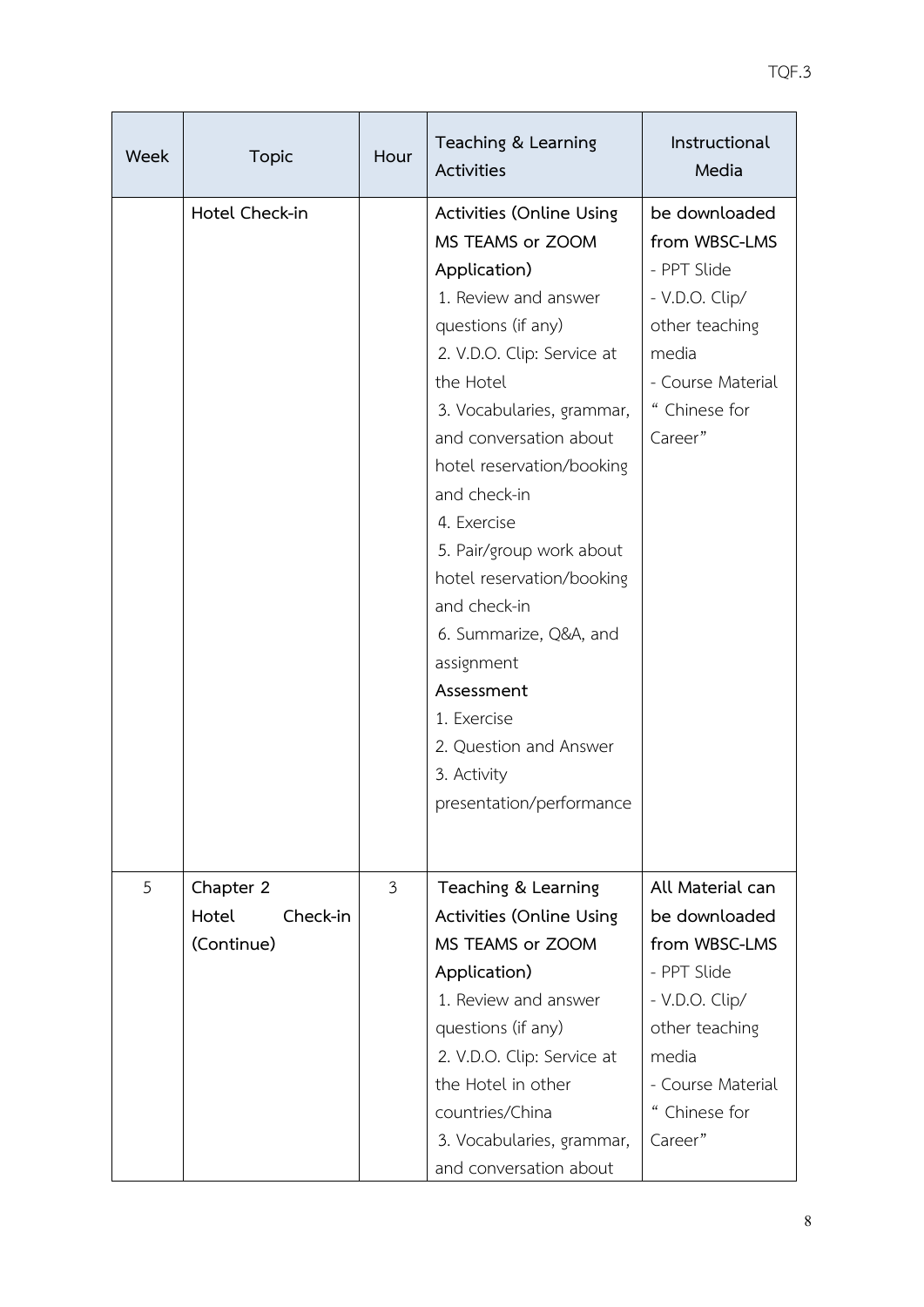| Week | <b>Topic</b>                         | Hour           | Teaching & Learning<br>Activities                                                                                                                                                                                                                                                                                                                                                                                                                               | Instructional<br>Media                                                                                                                                          |
|------|--------------------------------------|----------------|-----------------------------------------------------------------------------------------------------------------------------------------------------------------------------------------------------------------------------------------------------------------------------------------------------------------------------------------------------------------------------------------------------------------------------------------------------------------|-----------------------------------------------------------------------------------------------------------------------------------------------------------------|
|      |                                      |                | hotel reservation/booking<br>and check-in<br>4. Exercise<br>5. Pair/group work about<br>hotel reservation/booking<br>and check-in for<br>demanding guests<br>6. Summarize, Q&A, and<br>assignment<br>Assessment<br>1. Exercise<br>2. Question and Answer<br>3. Activity                                                                                                                                                                                         |                                                                                                                                                                 |
|      |                                      |                | presentation/performance                                                                                                                                                                                                                                                                                                                                                                                                                                        |                                                                                                                                                                 |
| 6    | Chapter 3<br><b>Hotel Facilities</b> | $\mathfrak{Z}$ | Teaching & Learning<br>Activities (Online Using<br>MS TEAMS or ZOOM<br>Application)<br>1. Review and answer<br>questions (if any)<br>2. V.D.O. Clip: Reviewing<br>hotel facilities<br>3. Vocabularies, grammar,<br>and conversation about<br>hotel facilities<br>4. Exercise<br>5. Pair/group work<br>presenting hotel rooms<br>/hotel facilities<br>6. Summarize, Q&A, and<br>assignment<br>Assessment<br>1. Exercise<br>2. Question and Answer<br>3. Activity | All Material can<br>be downloaded<br>from WBSC-LMS<br>- PPT Slide<br>- V.D.O. Clip/<br>other teaching<br>media<br>- Course Material<br>" Chinese for<br>Career" |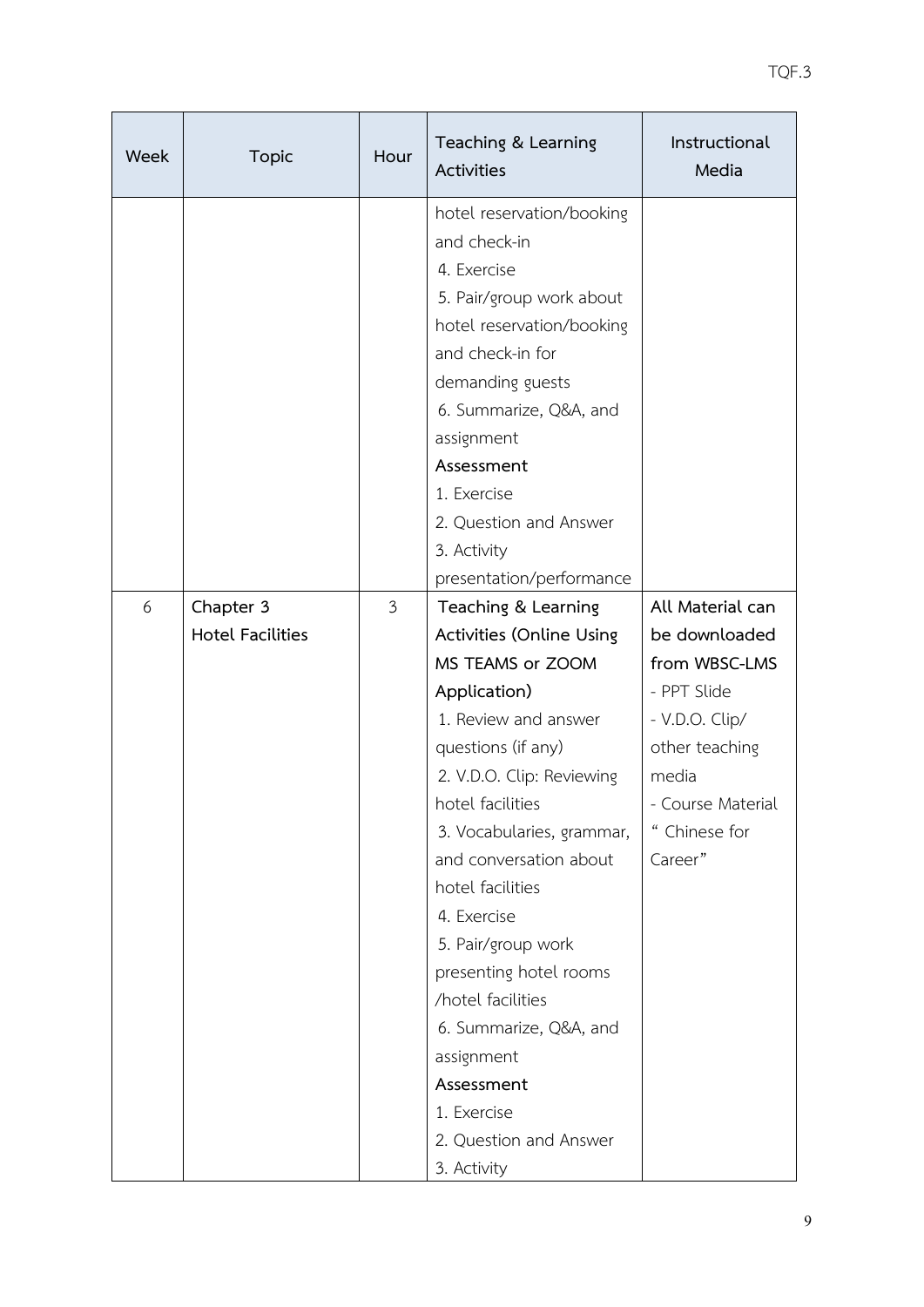| Week           | <b>Topic</b>                            | Hour           | Teaching & Learning<br><b>Activities</b>    | Instructional<br>Media             |
|----------------|-----------------------------------------|----------------|---------------------------------------------|------------------------------------|
|                |                                         |                | presentation/performance                    |                                    |
| $\overline{7}$ | Chapter 3<br>Hotel<br><b>Facilities</b> | 3              | Teaching & Learning<br>Activities (On site) | All Material can<br>be downloaded  |
|                | (Continue)                              |                | 1. Review and answer                        | from WBSC-LMS                      |
|                |                                         |                | questions (if any)                          | - PPT Slide                        |
|                |                                         |                | 2. Hotel Advertising/Ads                    | - V.D.O. Clip/                     |
|                |                                         |                | Media                                       | other teaching                     |
|                |                                         |                | 3. Vocabularies, grammar,                   | media                              |
|                |                                         |                | and conversation about                      | - Course Material                  |
|                |                                         |                | hotel facilities                            | " Chinese for                      |
|                |                                         |                | 4. Exercise                                 | Career"                            |
|                |                                         |                | 5. Pair/group work                          |                                    |
|                |                                         |                | presenting hotel rooms                      |                                    |
|                |                                         |                | /hotel facilities suitable                  |                                    |
|                |                                         |                | for Chinese tourist during                  |                                    |
|                |                                         |                | New Normal Situation                        |                                    |
|                |                                         |                | 6. Summarize, Q&A, and                      |                                    |
|                |                                         |                | assignment                                  |                                    |
|                |                                         |                | Assessment                                  |                                    |
|                |                                         |                | 1. Exercise                                 |                                    |
|                |                                         |                | 2. Question and Answer                      |                                    |
|                |                                         |                | 3. Activity                                 |                                    |
|                |                                         |                | presentation/performance                    |                                    |
| 8              | Chapter 4                               | $\mathfrak{Z}$ | Teaching & Learning                         | All Material can                   |
|                | Travel Itinerary                        |                | Activities (On site)                        | be downloaded                      |
|                |                                         |                | 1. Review and answer                        | from WBSC-LMS                      |
|                |                                         |                | questions (if any)                          | - PPT Slide                        |
|                |                                         |                | 2. Travel Trip                              | - V.D.O. Clip/                     |
|                |                                         |                | Advertising/Ads                             | other teaching                     |
|                |                                         |                | 3. Vocabularies, grammar,                   | media                              |
|                |                                         |                | and conversation about                      | - Course Material<br>" Chinese for |
|                |                                         |                | travel trip and itinerary<br>4. Exercise    | Career"                            |
|                |                                         |                | 5. Pair/group work                          |                                    |
|                |                                         |                | presenting travel trip and                  |                                    |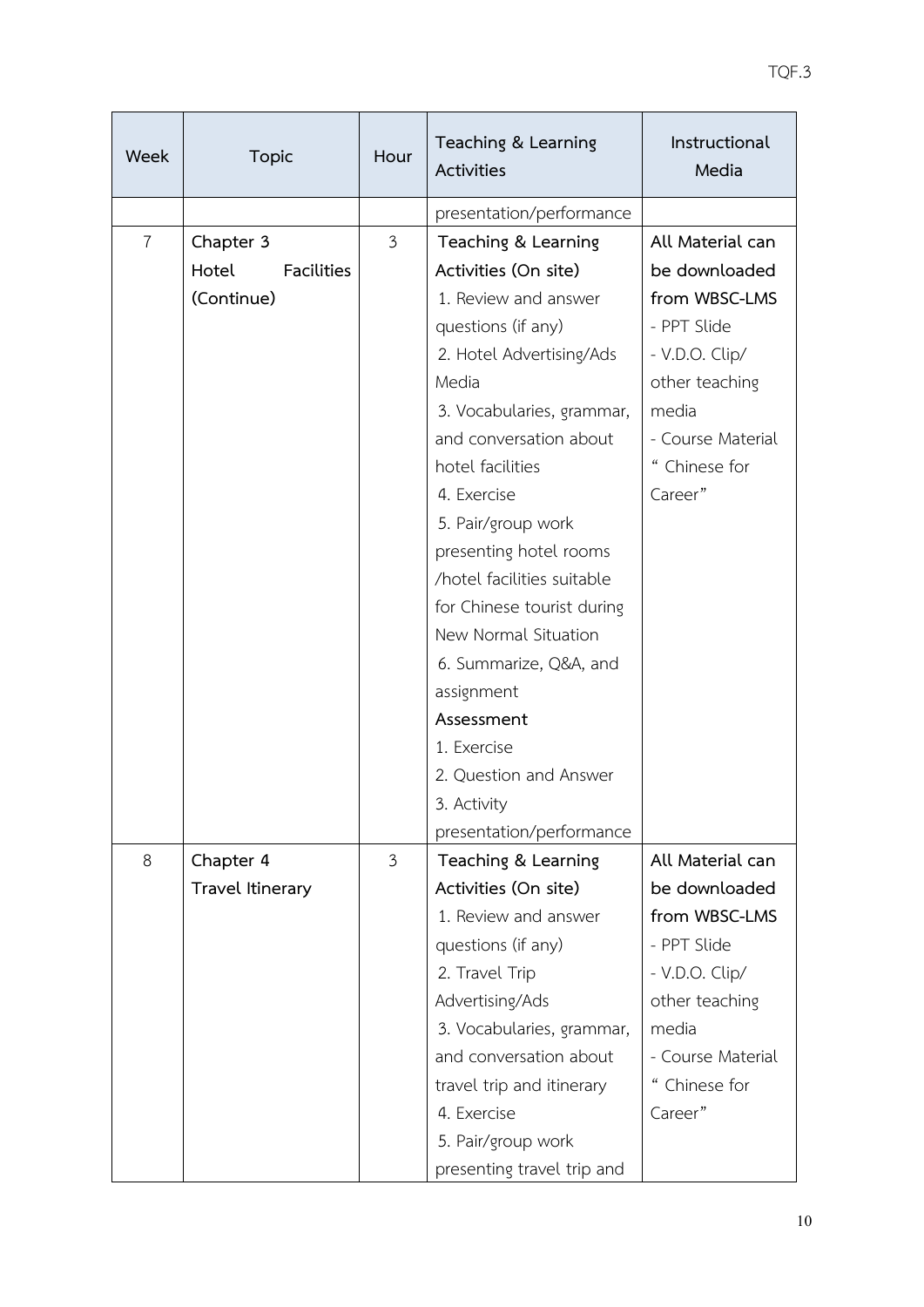| Week | <b>Topic</b>                                          | Hour           | Teaching & Learning<br>Activities                                                                                                                                                                                                                                                                                                                                                                                                                                                                            | Instructional<br>Media                                                                                                                                          |
|------|-------------------------------------------------------|----------------|--------------------------------------------------------------------------------------------------------------------------------------------------------------------------------------------------------------------------------------------------------------------------------------------------------------------------------------------------------------------------------------------------------------------------------------------------------------------------------------------------------------|-----------------------------------------------------------------------------------------------------------------------------------------------------------------|
|      |                                                       |                | itinerary<br>6. Summarize, Q&A, and<br>assignment<br>Assessment<br>1. Exercise<br>2. Question and Answer<br>3. Activity<br>presentation/performance<br>** Midterm Exam                                                                                                                                                                                                                                                                                                                                       |                                                                                                                                                                 |
| 9    | Chapter 4<br>Travel<br><b>Itinerary</b><br>(Continue) | $\mathfrak{Z}$ | Teaching & Learning<br>Activities (On site)<br>1. Review and answer<br>questions (if any)<br>2. Travel Itinerary for<br>Chinese tourists<br>3. Vocabularies, grammar,<br>and conversation about<br>travel trip and itinerary<br>4. Exercise<br>5. Pair/group work<br>presenting travel trip and<br>itinerary for Chinese<br>tourist during New Normal<br>Situation<br>6. Summarize, Q&A, and<br>assignment<br>Assessment<br>1. Exercise<br>2. Question and Answer<br>3. Activity<br>presentation/performance | All Material can<br>be downloaded<br>from WBSC-LMS<br>- PPT Slide<br>- V.D.O. Clip/<br>other teaching<br>media<br>- Course Material<br>" Chinese for<br>Career" |
| 10   | Chapter 5                                             | $\mathfrak{Z}$ | Teaching & Learning                                                                                                                                                                                                                                                                                                                                                                                                                                                                                          | All Material can                                                                                                                                                |
|      | Direction                                             |                | Activities (On site)<br>1. Review and answer                                                                                                                                                                                                                                                                                                                                                                                                                                                                 | be downloaded<br>from WBSC-LMS                                                                                                                                  |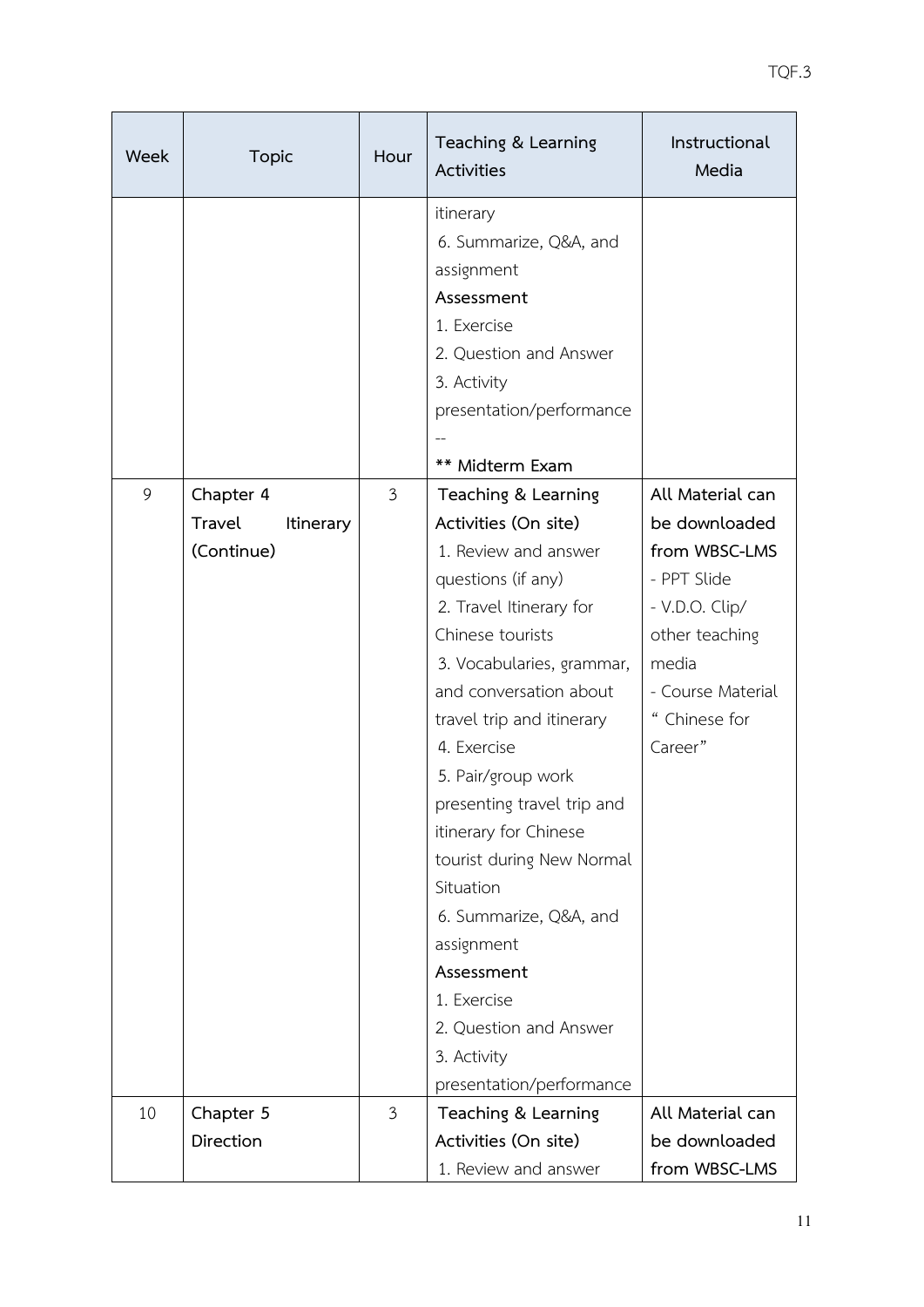| Week | <b>Topic</b>                                | Hour           | Teaching & Learning<br>Activities                                                                                                                                                                                                                                                                                                                                                                         | Instructional<br>Media                                                                                                                                          |
|------|---------------------------------------------|----------------|-----------------------------------------------------------------------------------------------------------------------------------------------------------------------------------------------------------------------------------------------------------------------------------------------------------------------------------------------------------------------------------------------------------|-----------------------------------------------------------------------------------------------------------------------------------------------------------------|
|      |                                             |                | questions (if any)<br>2. V.D.O. Clip Helping<br><b>Chinese Tourists</b><br>3. Vocabularies, grammar,<br>and conversation about<br>direction<br>4. Exercise<br>5. Play role "Chinese<br>Tourists Ask for Direction<br>in SDU"<br>6. Summarize, Q&A, and<br>assignment<br>Assessment<br>1. Exercise<br>2. Question and Answer                                                                               | - PPT Slide<br>- V.D.O. Clip/<br>other teaching<br>media<br>- Course Material<br>" Chinese for<br>Career"                                                       |
|      |                                             |                | 3. Activity<br>presentation/performance                                                                                                                                                                                                                                                                                                                                                                   |                                                                                                                                                                 |
| 11   | Chapter 5<br><b>Direction</b><br>(Continue) | $\mathfrak{Z}$ | Teaching & Learning<br>Activities (On site)<br>1. Review and answer<br>questions (if any)<br>2. V.D.O. Clip Helping<br><b>Chinese Tourists</b><br>3. Vocabularies, grammar,<br>and conversation about<br>direction<br>4. Exercise<br>5. Play role "Providing<br>Travel information and<br>guide about tourist<br>attractions for Chinese<br>people"<br>6. Summarize, Q&A, and<br>assignment<br>Assessment | All Material can<br>be downloaded<br>from WBSC-LMS<br>- PPT Slide<br>- V.D.O. Clip/<br>other teaching<br>media<br>- Course Material<br>" Chinese for<br>Career" |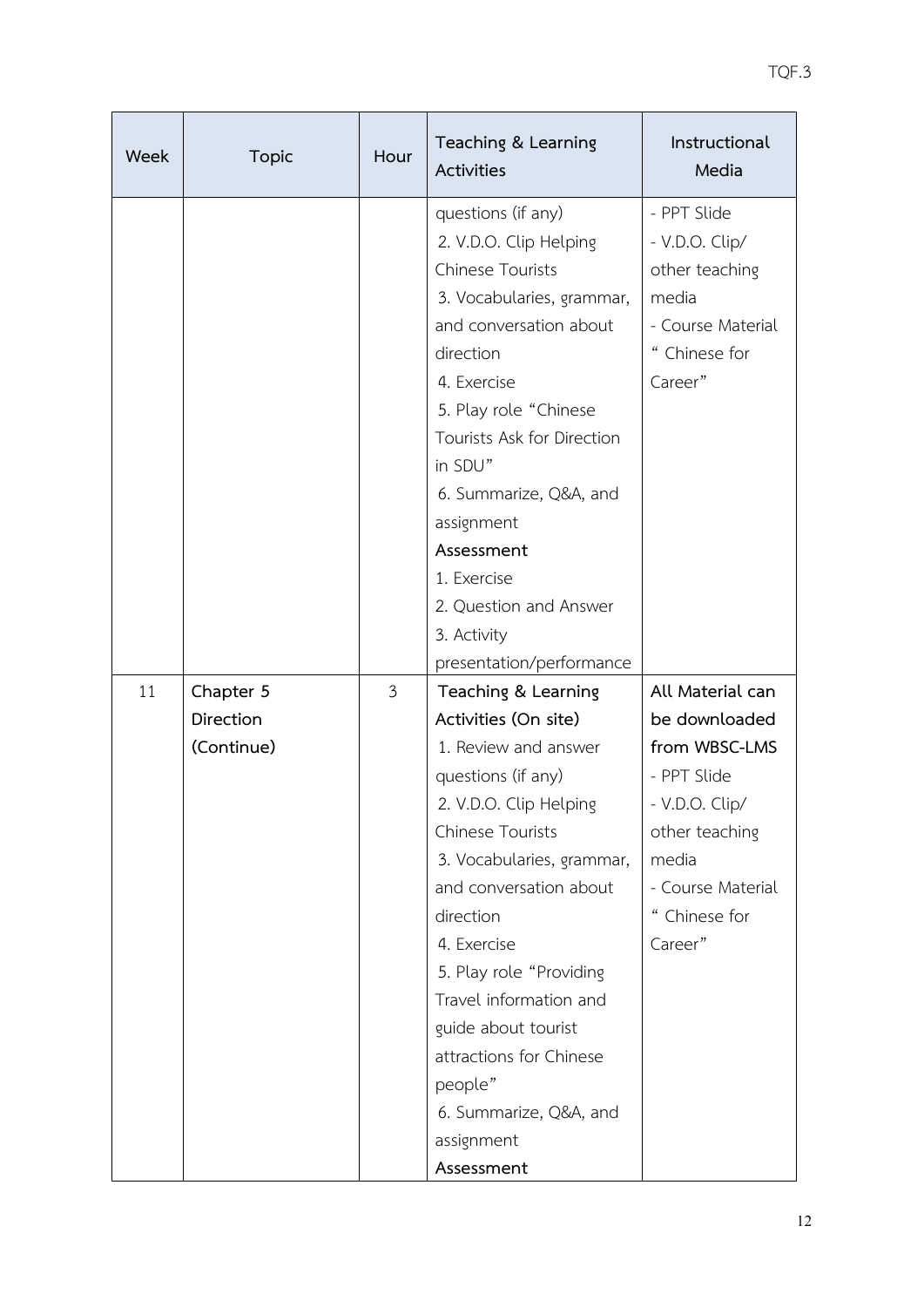| Week | <b>Topic</b>              | Hour           | Teaching & Learning<br><b>Activities</b>            | Instructional<br>Media     |
|------|---------------------------|----------------|-----------------------------------------------------|----------------------------|
|      |                           |                | 1. Exercise                                         |                            |
|      |                           |                | 2. Question and Answer                              |                            |
|      |                           |                | 3. Activity                                         |                            |
|      |                           |                | presentation/performance                            |                            |
| 12   | Chapter 6                 | $\mathfrak{Z}$ | Teaching & Learning                                 | All Material can           |
|      | <b>Ticket Reservation</b> |                | Activities (On site)                                | be downloaded              |
|      |                           |                | 1. Review and answer                                | from WBSC-LMS              |
|      |                           |                | questions (if any)                                  | - PPT Slide                |
|      |                           |                | 2. V.D.O. Clip Ticket                               | - V.D.O. Clip/             |
|      |                           |                | Reservation in China                                | other teaching             |
|      |                           |                | 3. Vocabularies, grammar,                           | media<br>- Course Material |
|      |                           |                | and conversation about<br><b>Ticket Reservation</b> | " Chinese for              |
|      |                           |                | 4. Exercise                                         | Career"                    |
|      |                           |                |                                                     |                            |
|      |                           |                | 5. Play role "Train Ticket                          |                            |
|      |                           |                | Reservation "<br>6. Summarize, Q&A, and             |                            |
|      |                           |                | assignment                                          |                            |
|      |                           |                | Assessment                                          |                            |
|      |                           |                | 1. Exercise                                         |                            |
|      |                           |                | 2. Question and Answer                              |                            |
|      |                           |                | 3. Activity                                         |                            |
|      |                           |                | presentation/performance                            |                            |
| 13   | Chapter 6                 | 3              | Teaching & Learning                                 | All Material can           |
|      | <b>Ticket Reservation</b> |                | Activities (On site)                                | be downloaded              |
|      | (Continue)                |                | 1. Review and answer                                | from WBSC-LMS              |
|      |                           |                | questions (if any)                                  | - PPT Slide                |
|      |                           |                | 2. V.D.O. Clip Airplane                             | - V.D.O. Clip/             |
|      |                           |                | <b>Ticket Reservation</b>                           | other teaching             |
|      |                           |                | 3. Vocabularies, grammar,                           | media                      |
|      |                           |                | and conversation about                              | - Course Material          |
|      |                           |                | <b>Ticket Reservation</b>                           | " Chinese for              |
|      |                           |                | 4. Exercise                                         | Career"                    |
|      |                           |                | 5. Play role "Helping                               |                            |
|      |                           |                | Chinese People to Book                              |                            |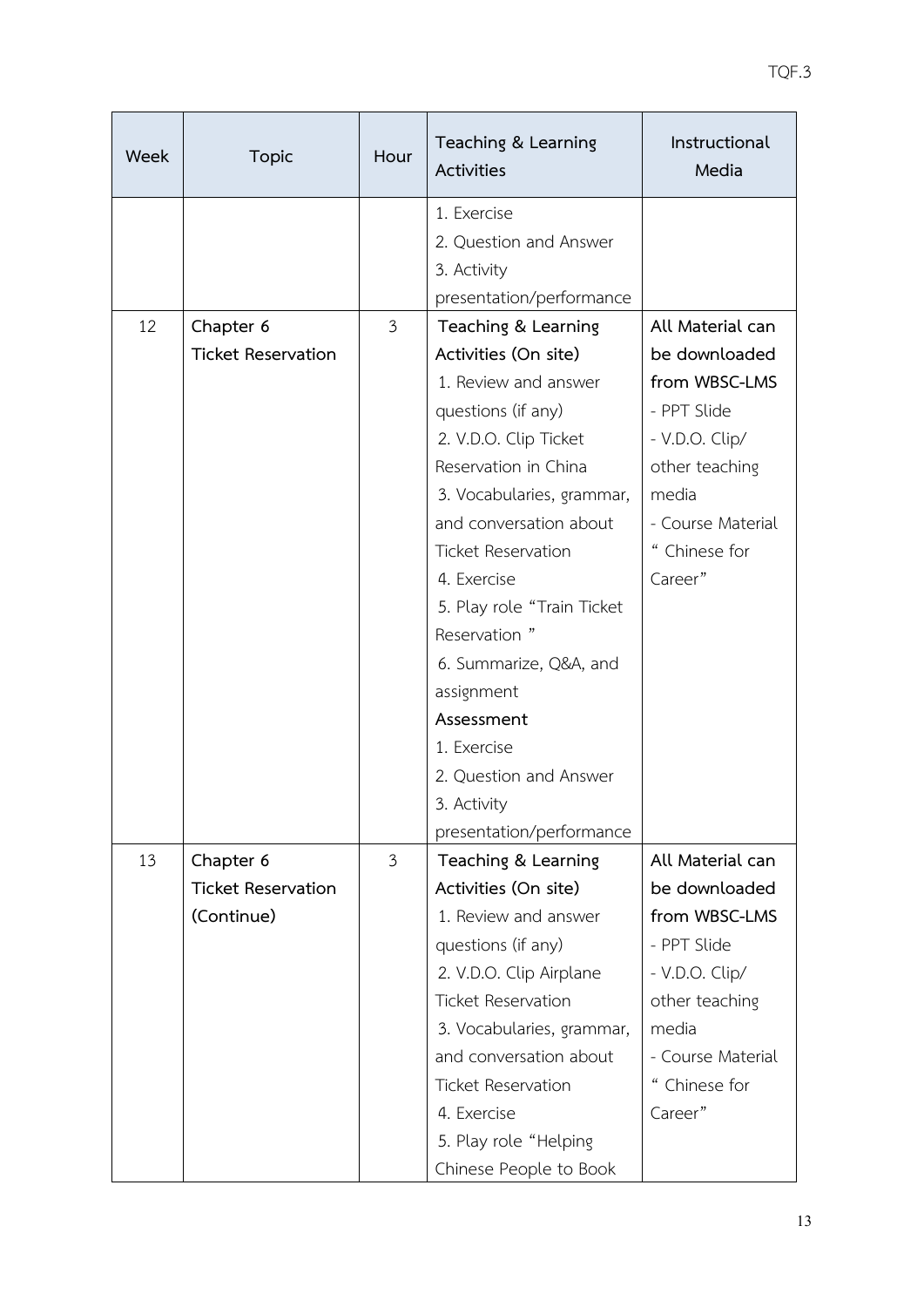| Week | <b>Topic</b>          | Hour           | Teaching & Learning<br>Activities                                                                                                                                                                                                                                                                                                                                                                                                                                                                                                       | Instructional<br>Media                                                                                                                                          |
|------|-----------------------|----------------|-----------------------------------------------------------------------------------------------------------------------------------------------------------------------------------------------------------------------------------------------------------------------------------------------------------------------------------------------------------------------------------------------------------------------------------------------------------------------------------------------------------------------------------------|-----------------------------------------------------------------------------------------------------------------------------------------------------------------|
| 14   | Chapter 6<br>Shopping | $\mathfrak{Z}$ | Airplane Ticket"<br>6. Summarize, Q&A, and<br>assignment<br>Assessment<br>1. Exercise<br>2. Question and Answer<br>3. Activity<br>presentation/performance<br>Teaching & Learning<br>Activities (On site)<br>1. Review and answer<br>questions (if any)<br>2. V.D.O. Clip<br>Product/Service Ads<br>3. Vocabularies, grammar,<br>and conversation about<br>shopping<br>4. Exercise<br>5. Play role "Introduce<br>and Sell Products/Service<br>to Chinese Tourists"<br>6. Summarize, Q&A, and<br>assignment<br>Assessment<br>1. Exercise | All Material can<br>be downloaded<br>from WBSC-LMS<br>- PPT Slide<br>- V.D.O. Clip/<br>other teaching<br>media<br>- Course Material<br>" Chinese for<br>Career" |
|      |                       |                | 2. Question and Answer<br>3. Activity<br>presentation/performance                                                                                                                                                                                                                                                                                                                                                                                                                                                                       |                                                                                                                                                                 |
| 15   | Chapter 6             | $\mathfrak{Z}$ | Teaching & Learning                                                                                                                                                                                                                                                                                                                                                                                                                                                                                                                     | All Material can                                                                                                                                                |
|      | Shopping              |                | Activities (On site)                                                                                                                                                                                                                                                                                                                                                                                                                                                                                                                    | be downloaded                                                                                                                                                   |
|      | (Continue)            |                | 1. Review and answer                                                                                                                                                                                                                                                                                                                                                                                                                                                                                                                    | from WBSC-LMS                                                                                                                                                   |
|      |                       |                | questions (if any)                                                                                                                                                                                                                                                                                                                                                                                                                                                                                                                      | - PPT Slide                                                                                                                                                     |
|      |                       |                | 2. V.D.O. Clip Airplane<br>- V.D.O. Clip/                                                                                                                                                                                                                                                                                                                                                                                                                                                                                               |                                                                                                                                                                 |
|      |                       |                | <b>Ticket Reservation</b>                                                                                                                                                                                                                                                                                                                                                                                                                                                                                                               | other teaching                                                                                                                                                  |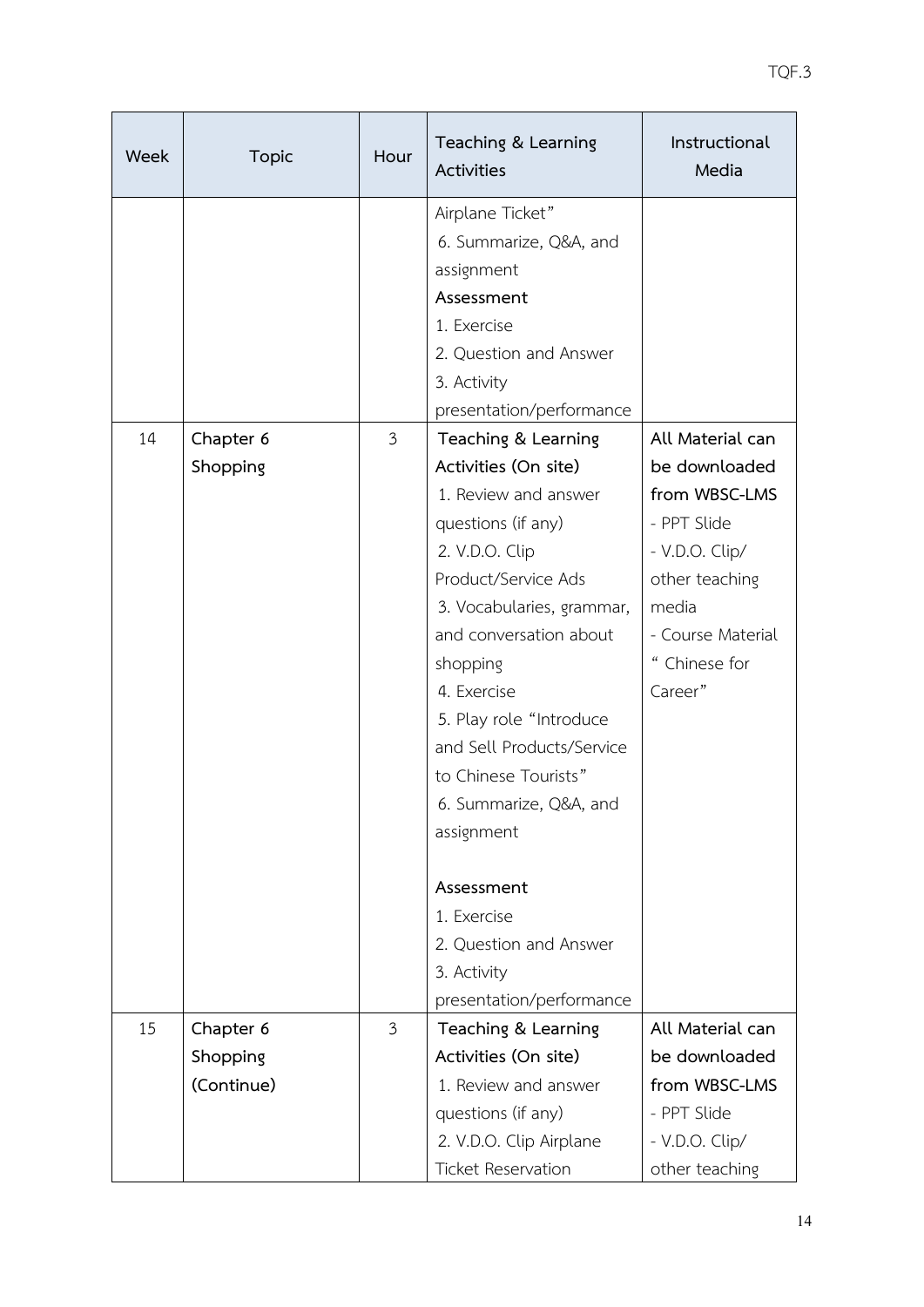| Week | <b>Topic</b>             | Hour | Teaching & Learning<br>Activities | Instructional<br>Media |
|------|--------------------------|------|-----------------------------------|------------------------|
|      |                          |      | 3. Vocabularies, grammar,         | media                  |
|      |                          |      | and conversation about            | - Course Material      |
|      |                          |      | shopping                          | " Chinese for          |
|      |                          |      | 4. Exercise                       | Career"                |
|      |                          |      | 5. Play role "Introduce           |                        |
|      |                          |      | and Sell SDU                      |                        |
|      |                          |      | Products/Service to               |                        |
|      |                          |      | Chinese Tourists"                 |                        |
|      |                          |      | 6. Summarize, Q&A, and            |                        |
|      |                          |      | final examination guide           |                        |
|      |                          |      | Assessment                        |                        |
|      |                          |      | 1. Exercise                       |                        |
|      |                          |      | 2. Question and Answer            |                        |
|      |                          |      | 3. Activity                       |                        |
|      |                          |      | presentation/performance          |                        |
| 16   | <b>Final Examination</b> |      | Assessment                        |                        |
|      |                          |      | Final Examination                 |                        |

## **2. Evaluation plan**

| Activities     | Expected       | Methods                      | Week     | Percentage |
|----------------|----------------|------------------------------|----------|------------|
|                | outcomes       |                              |          |            |
| $\mathbf{1}$   | 1.2, 1.4       | - Punctuality and            | $1 - 15$ | 10%        |
|                |                | responsibility               |          |            |
|                |                | - Class participation        |          |            |
|                | 4.1, 4.2       |                              |          |            |
| $\overline{2}$ | 2.1, 2.2, 3.1, | - Activity participation     | $1 - 15$ | 40%        |
|                | 3.2, 4.1,      | - Discuss and giving opinion |          |            |
|                | 4.2,5.1,5.2    | on assigned topics           |          |            |
|                |                | - Eager to perform and       |          |            |
|                |                | attend class activities      |          |            |
|                |                | - Quiz                       |          |            |
|                |                | - Report/Presentation        |          |            |
|                |                |                              |          |            |
| 3              | 2.1 2.2        | Midterm Examination          | 8        | 20%        |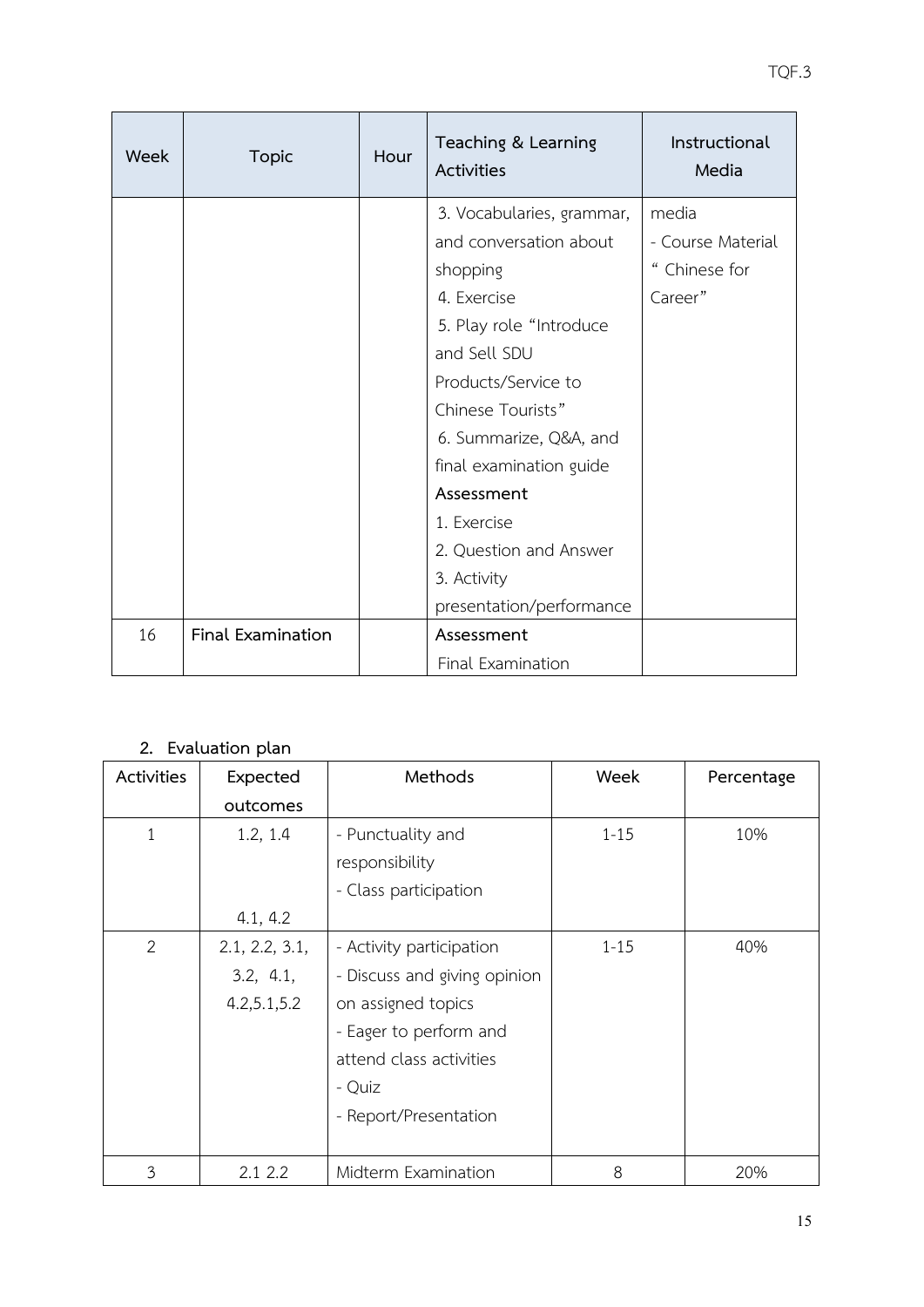| Activities | Expected | Methods           | Week | Percentage |
|------------|----------|-------------------|------|------------|
|            | outcomes |                   |      |            |
|            | 3.13.2   |                   |      |            |
|            | 5.1 5.2  |                   |      |            |
| 4          | 2.12.2   | Final Examination | 16   | 30%        |
|            | 3.13.2   |                   |      |            |
|            | 5.1 5.2  |                   |      |            |

## **Evaluation**

Evaluation and graduation requirements are subject to the Regulation of Suan Dusit University Council on Undergraduate Programme Evaluation. (70:30)

# **Section 6 Teaching Materials and Resources**

# <span id="page-17-0"></span>**1. Texts and main documents**

 张如梅者.(2019).体验汉语短期教程(修订版).旅游篇.北京: 高等教育出版社.

# **2. Documents and important information**

- 1 杨寄洲. (2016). 汉语*教程(第3版) 第三册上*. 北京: 北京语言 大学出版社有限公司.
- 2 中国社会科学院. (2018). 现代汉语词典 (第7版). 北京: 商务 印书馆外语教学与研究出版社.
- 3 毛悦. (2020). 标准汉语会话 360 句. 北京: 北京语言大学出版 社有限公司.

# **3. Documents and recommended information**

1 张黎.(2008).商务汉语系列教材.商务汉语入门.北京: 北京大学出版社.